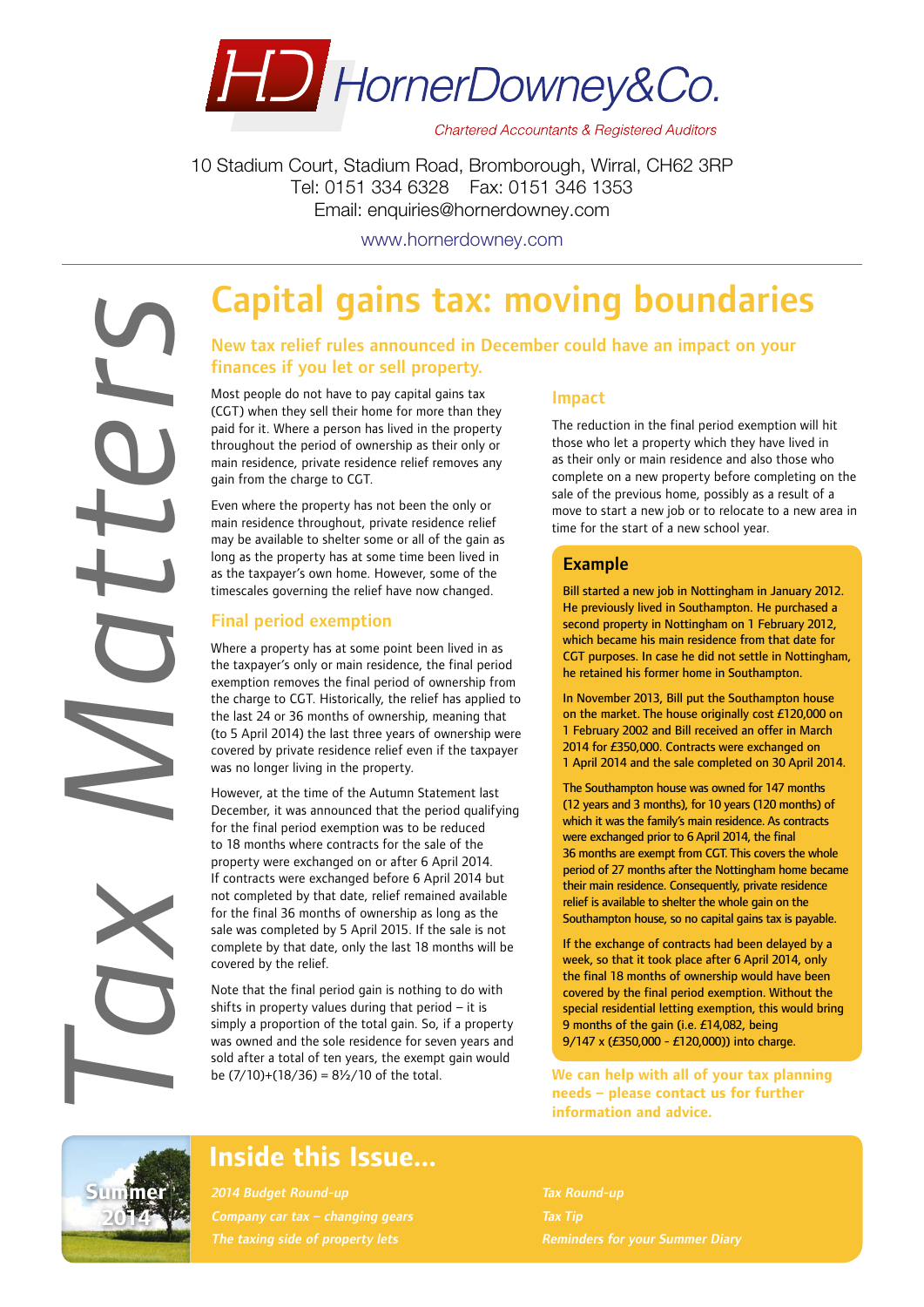

Chancellor George Osborne unveiled a series of tax measures affecting businesses and individuals in his 2014 Budget. Now the dust has settled we outline some of the more important tax points from the Budget Statement.

#### **Business measures**

#### Annual Investment Allowance (AIA)

The maximum amount of the AIA has been increased to £500,000 for all qualifying expenditure on plant and machinery made from 1 April 2014 for corporation tax and 6 April 2014 for income tax. After 31 December 2015 the limit will be reduced to £25,000. Transitional rules will apply.

#### Enhanced capital allowance (ECA)

Businesses investing in new plant and machinery in ECA sites in Enterprise Zones can qualify for 100% capital allowances until 31 March 2020.

#### Research and development (R&D)

From 1 April 2014 the rate of R&D payable credit for loss making SMEs will be increased from 11% to 14.5%.

#### Seed Enterprise Investment Scheme (SEIS)

The SEIS and the associated capital gains tax relief for re-investing chargeable gains in SEIS shares are to be made permanent.

#### Capital gains tax (CGT)

Roll-over relief allows capital gains tax and corporation tax on chargeable gains to be deferred where the proceeds from disposing of certain eligible classes of qualifying asset are reinvested into new qualifying assets.

A new measure will prevent companies claiming chargeable gains roll-over relief on the disposal of tangible assets where the proceeds are reinvested in an intangible fixed asset.

## **Personal measures** Allowances and rate bands

From 6 April 2015 the personal allowance for anyone born after 5 April 1948 will be £10,500. The basic rate limit will be £31,785. The starting rate of savings tax will be 0% to a maximum of £5,000.

#### Pensions

The Chancellor announced a series of changes to pensions, to apply on or after 27 March 2014, including:

- increasing the maximum income that a drawdown pensioner with a capped drawdown pension fund can choose to receive to 150% of the 'basis amount'
- reducing the minimum income threshold for flexible drawdown to £12,000
- allowing members over 60, with total pension savings of £30,000 or less to take out all of those savings as one or more trivial commutation lump sums, and
- allowing up to three small pension pots to be taken, as lump sums up to £10,000.

The process of consultation on the new rules for pensions, to be introduced from April 2015, has begun. One key measure is that the new drawdown will be flexible for everyone.

These proposals would mean that retirement choices involve taking a 25% tax-free lump sum, plus:

- buying an annuity, taxable at marginal rates, or
- going into flexible drawdown, with no limit on the amount you can draw each year but with the year's drawdown taxable at marginal rates, or
- drawing your pension pot in full, and paying tax at marginal rates.

#### High value residential property

Residential properties worth over £1m and up to £2m will be brought into the charge with effect from 1 April 2015. The charge for these properties in 2015/16 will be £7,000. Properties worth over £500,000 and up to £1m will be brought into the charge with effect from 1 April 2016. The charge for these properties in 2016/17 will be £3,500.

**Please contact us to discuss how the measures announced in the Budget may affect you and your business.**

## Company car tax – changing gears

same car in 2014/15 will pay more tax than in 2013/14 despite the car being a year older. If the employer also pays for fuel for private motoring, the company car driver will pay extra even if their private mileage drops.

Since 2002 the amount that is charged to  $tax - in$ respect of the benefit derived from the private use of a company car – depends on its level of  $CO<sub>2</sub>$ emissions, and on the original list price of that car. The cash equivalent is a percentage, known as the appropriate percentage, of the list price. The percentage depends on the level of the car's  $CO<sub>2</sub>$  emissions. Adjustments are made to reflect optional accessories, any capital contributions made by the employee, any periods for which the car is unavailable and any contributions made by the employee as a condition for the car being available for private use.

Where fuel is provided for private motoring, the benefit is calculated by applying the appropriate percentage as found for company car purposes to the car benefit charge multiplier ('the multiplier') for the year.

### 2014/15 changes

The appropriate percentage for cars with  $CO<sub>2</sub>$ emissions of 76 to 94g/km is 10% for 2013/14 and 11% for 2014/15.

For 2013/14 the appropriate percentage for a car with  $CO<sub>2</sub>$  emissions of 76- 94q/km was 10%. Thereafter the appropriate percentage increased by 1% for every 5g/km increase in  $CO<sub>2</sub>$  emissions (so a car emitting 95g/km had an appropriate percentage of 11%), subject to a maximum charge of 35%. For this purpose the actual  $CO<sub>2</sub>$  emissions figure is rounded down to the nearest 5g/km.

For 2014/15 the appropriate percentage where  $CO<sub>2</sub>$  emissions (rounded down as appropriate) are increased by 1% so, for a car emitting 95-99g/km it would be 12%. Thereafter the appropriate percentage increases by 1% for every  $5q/km$  increase in  $CO<sub>2</sub>$  emissions, subject to the maximum charge of 35%.

A 3% supplement applies to diesel cars, again subject to the 35% maximum charge.

This means a company car driver who does not change his car faces an automatic tax increase.

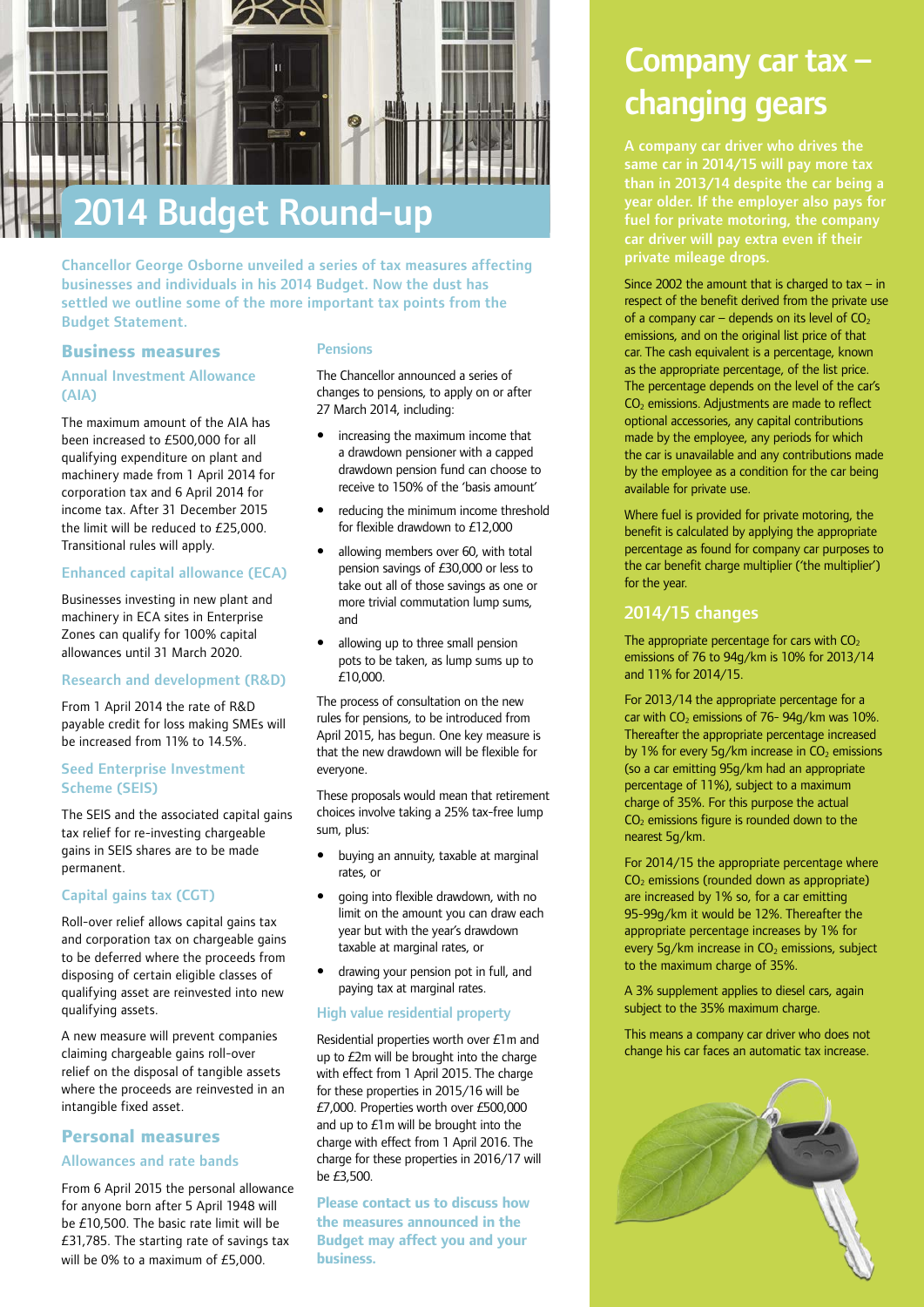### Example

Poppy is a higher rate taxpayer paying tax at 40%. She has a company car throughout 2013/14 and 2014/15. The car is a petrol car which has  $CO<sub>2</sub>$  emissions of  $160q/km$  and a list price of £22,000.

In 2013/14 the appropriate percentage for a car with  $CO<sub>2</sub>$  emissions of 160q/km is 24%. Therefore the cash equivalent of the benefit of the company car is £5,280. This costs Poppy £2,112 in tax.

For 2014/15 the appropriate percentage has increased by one percentage point to 25%. The cash equivalent of the benefit is £5,500, which costs Poppy £2,200 in tax.

Although Poppy has not changed her car, she pays £88 more in tax for the benefit in 2014/15 than in 2013/14.

## Zero and low emission cars

For both 2013/14 and 2014/15 no tax charge arises in respect of zero emission cars (including electric cars). A 5% charge applies where actual  $CO<sub>2</sub>$  emissions are 75q/km or less (but more than zero).

The zero and 5% charges come to an end on 5 April 2015. From 2015/16 two new bands apply, one for cars with  $CO<sub>2</sub>$  emissions of  $50q/$ km or less and one for cars with  $CO<sub>2</sub>$  emissions of 51 to 75g/km. The appropriate percentages are set at 5% and 9% respectively for 2015/16, increasing to 7% and 11% for 2016/17.

Employees driving low and zero emission cars should be aware of the tax increases applying from 6 April 2016 and take action if necessary.

#### Car fuel

The cash equivalent of the benefit of employer provided fuel for private journeys is found by multiplying the appropriate percentage as found for the purposes of the company car charge by the multiplier for the year. For 2013/14 the multiplier was £21,100 and for 2014/15 the multiplier is £21,700.

As with the car benefit, the tax cost of the fuel benefit will increase in 2014/15 as compared with 2013/14 even if everything else stays the same as both the multiplier and the appropriate percentage have increased. In the above example, the cash equivalent of the fuel benefit is £5,064 in 2013/14 (24% of £21,100), costing Poppy £2,025.60 in tax. In 2014/15 the cash equivalent of the benefit is £5,425 (25% of £21,700), costing Poppy £2,170.00 in tax, £144.40 more than in 2013/14.

There can be many good commercial reasons for providing company cars and vans but those receiving fuel for private motoring are advised to review its merits as the high tax cost means that it is now rarely a tax-efficient benefit.

motoring options, including company cars.



## The taxing side of property lets

If you let out a property you may be entitled to claim allowances for certain equipment. The position has changed over recent years, with April 2013 seeing further revisions following the withdrawal of the non-statutory renewals basis. Here we provide an overview of the current situation.

## Furnished or unfurnished?

The tax treatment of property lettings is largely dependent on whether the accommodation is considered to be furnished, unfurnished or a holiday let.

While there is no legal definition of furnished, unfurnished or even part-furnished residential lettings, HMRC guidance suggests that a residential letting is classed as fully furnished if it includes items such as tables, chairs, beds, wardrobes and soft furnishings, as well as white goods (fridge, dishwasher, washing machine etc).

Where the accommodation is only let with white goods it is considered partly furnished. However, even partly furnished properties are classed as unfurnished by HMRC and are thus subject to separate tax rules.

## Furnished residential lets

Where a taxpayer lets a furnished residential property, plant and machinery capital allowances cannot be claimed on furniture, furnishings or fixtures within the property. By concession, a deduction can be claimed for a 'wear and tear allowance' of 10% of the 'net rent' from the furnished letting to cover the depreciation of items such as suites, beds, carpets, curtains, linen, crockery, cutlery, cookers, washing machines and dishwashers.

## Partly furnished and unfurnished properties

The tax treatment is less favourable where a property is classified as unfurnished or partly furnished. No allowance is made for the cost of furnishings.

Tax relief may, however, be available where the costs incurred on equipment can be classified as a repair. The rules are complex and are governed by principles established in a number of tax cases. Please contact us for more details.

### Energy-saving incentives

Until 5 April 2015 landlords installing loft insulation, floor insulation, cavity wall insulation, hot water system insulation and draught proofing may claim an income tax deduction of up to £1,500 per property, known as the Landlord's Energy Saving Allowance. Please note that the allowance is not available under the 'Rent a Room' scheme or for furnished holiday accommodation (see below).

## Furnished Holiday Lettings

Different rules apply to Furnished Holiday Lettings (FHLs), which are treated as if they were trades.

Unlike residential lettings, the expenses can include capital allowances on furniture and kitchen equipment. Capital allowances are also available on plant and machinery used outside the property (such as vans and tools), although there are no capital allowances for the cost of the property itself or the land on which it stands. However, the 10% wear and tear allowance that you are entitled to if you have an ordinary rental business is not available for FHLs.

To qualify as a furnished holiday let the property must meet certain qualifying conditions regarding the availability, letting period and pattern of occupation – please contact us for details.

If you are letting out property you should ensure that you are making full use of the tax reliefs and allowances available to you. However, the rules are complex and it is important to seek expert advice – please contact us for assistance.